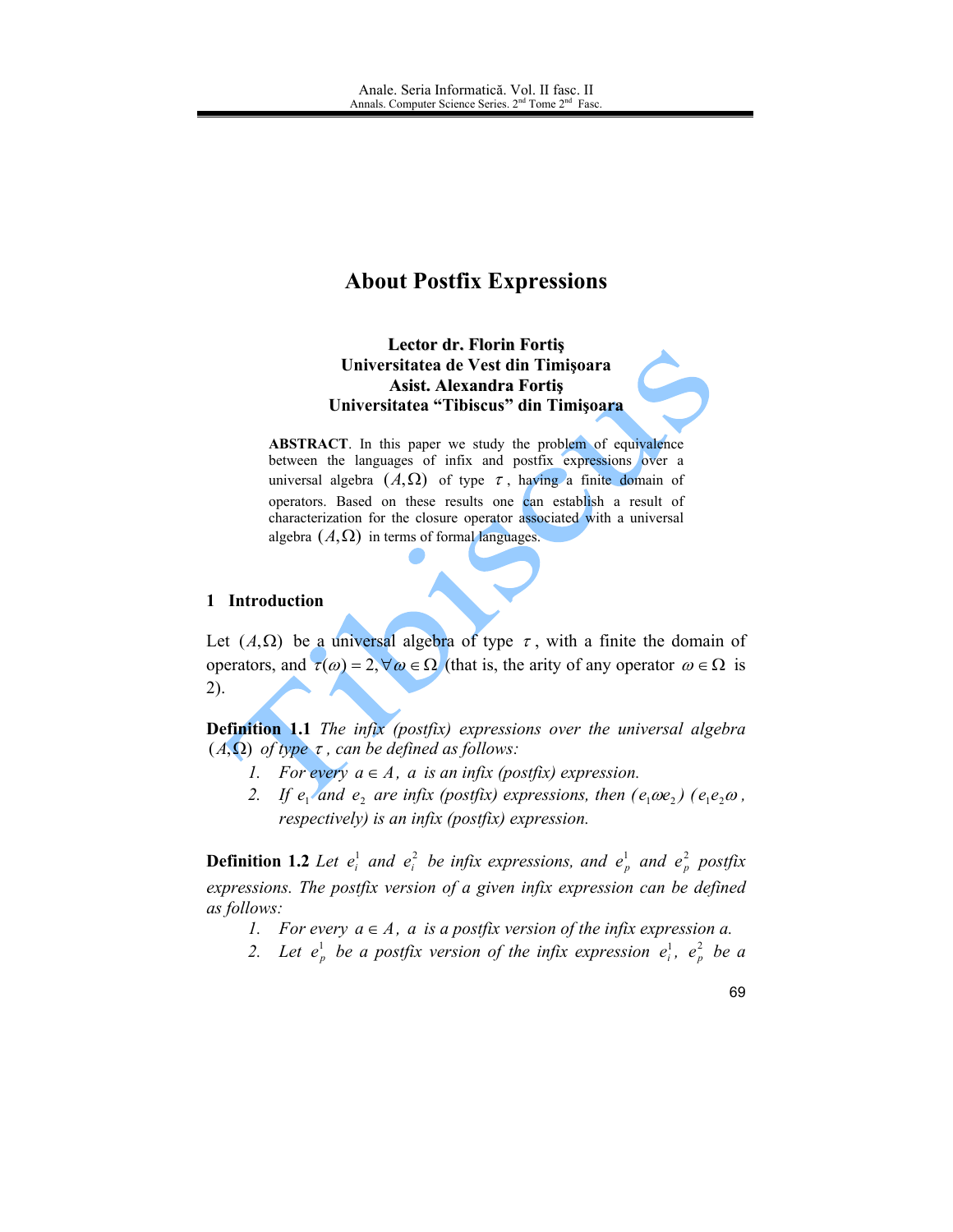postfix version of the infix expression  $e_i^2$ , and the binary operator  $\omega \in \Omega$ . Then  $e_p^1 e_p^2 \omega$  is a postfix version for the infix expression  $(e_i^1 \omega e_i^2)$ .

Next, we will prove that every infix expression has a unique postfix version, and that also the reversely holds.

# 2 The grammars of infix-like and postfix-like expressions

Let 
$$
V_N = \{X_0\}
$$
,  $V_T = \{e\}$ ,  $V_0 = \{(),)\}$ . Define now the grammars  

$$
G_i = (V_N, V_T \cup V_0 \cup \Omega, X_0, F_i)
$$

and

$$
G_p = (V_N, V_T \cup \Omega, X_0, F_p)
$$

where

$$
F_i = \{X_0 \to X_0 \omega X_0, \forall \omega \in \Omega\} \cup \{X_0 \to e\}
$$

and

$$
F_p = \{X_0 \to X_0 X_0 \omega, \forall \omega \in \Omega\} \cup \{X_0 \to e\}
$$

**Lemma 2.1** Let  $\sigma: V_T \cup V_0 \cup \Omega \to \wp(A) \cup V_0 \cup \Omega$  be defined by  $\sigma(e) = A$ ,  $\sigma(\omega) = \omega$ ,  $\forall \omega \in \Omega$  and  $\sigma(p) = p$ , for  $p \in V_0$ . Then the sets  $\sigma(L(G_i))$  and  $\sigma(L(G_p))$  represent the sets of all infix (postfix, respectively) expressions over the universal algebra  $(A,\Omega)$ . **Proof:** It follows immediately from the definition of infix (postfix) expressions and the definitions for the grammars  $G_i$  and  $G_p$ , as given

above.

#### 3 The unambiguosity of the studied grammars

Recall that a grammar is unambiguous if every generated word possesses exactly one leftmost derivation according to the rules of the grammar (here we use only generative devices).

**Proposition 3.1** The grammar  $G_i$  is unambiguous. Consequently, the language  $L(G_i)$  is unambiguous. 70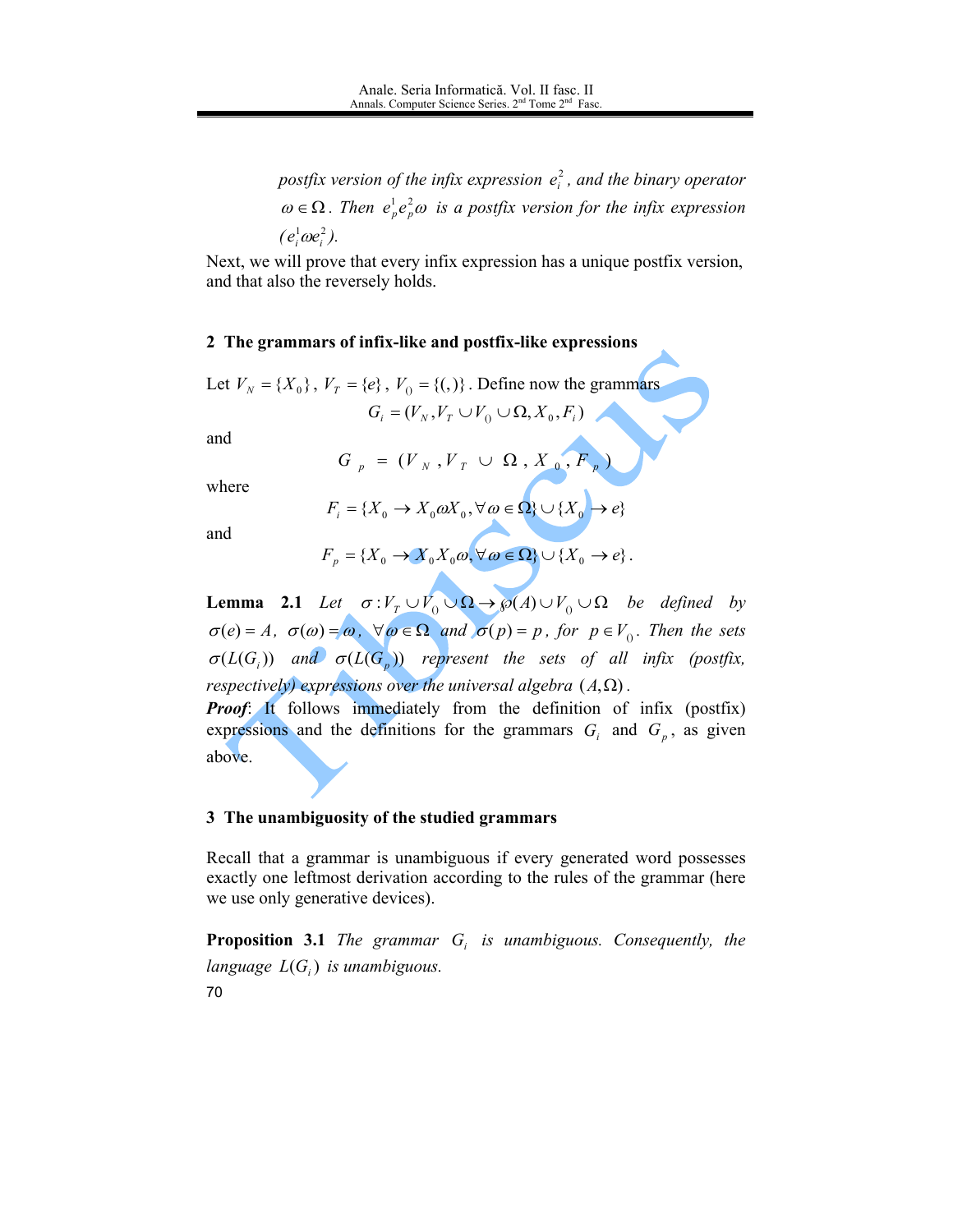**Proof:** Let us define the application  $Op: L(G_i) \to \mathbb{N}$ , where  $Op(e_i)$ represents the number of operators in the expression  $e_i \in L(G_i)$ .

The only expression in  $L(G_i)$  with  $Op(e_i) = 0$  is  $e_i = e$ , and there is a unique derivation of the expression  $e_i$  according to the rules in the grammar  $G_i$ , that is  $S \implies e_i = e$ .

Moreover, every expression  $e_i \in L(G_i)$  with  $Op(e_i) = 1$  possesses a unique leftmost derivation. Indeed, according to the second rule for infix expressions generation, every infix expression with  $Op(e_i) = 1$  has the form  $e_i = (e\omega_1 e)$ , with  $\omega_1 \in \Omega$ , and the only leftmost derivation for the expression  $e_i$  is

$$
X_0 \Rightarrow (X_0 \omega_1 X_0) \Rightarrow (e \omega_1 X_0) \Rightarrow (e \omega_1 e)
$$

Let us now presume that for every infix expression  $e \in L(G)$  with  $Op(e_i) \leq k$  there is a unique leftmost derivation, and let  $e_i \in L(G_i)$ , with  $Op(e_i) = k + 1$ . The first step in the derivation for  $e_i$  must be  $S \Rightarrow (S\omega_1 S)$ .

Thus, we can decompose the expression  $e_i$  as follows  $e_i = (e_i \omega_i e_i)$ , where  $e_i, e_i \in L(G_i)$ , with  $Op(e_i) \le k$  and  $Op(e_i) \le k$ . That is, the expressions  $e_i$  and  $e_r$  posses unique leftmost derivations, so there exists at least one leftmost derivation for the expression  $e_i = (e_i \omega_i e_r)$ ,

 $X_0 \Rightarrow (X_0 \omega_1 X_0) \Rightarrow^* (e_i \omega_1 X_0) \Rightarrow^* (e_i \omega_1 e_r) = e_i$ 

Presume now that there exists another leftmost derivation for the expression  $e_i$ , for example

$$
X_0 \Rightarrow (X_0 \omega_1 X_0) \Rightarrow^* (e_i \omega_1 X_0) \Rightarrow^* (e_i \omega_1 e_r) = e_i \tag{1}
$$

with  $Op(e_i) < Op(e_i)$ . Observe first that, if there exists another derivation of the form

$$
X_0 \Rightarrow (X_0 \omega_1 X_0) \Rightarrow^* (e_i \omega_1 X_0) \Rightarrow^* (e_i \omega_1 e_r) = e_i \tag{2}
$$

then  $\omega_1 = \omega_1$ ,  $e_1 = e_1$  and  $e_2 = e_2$ . Indeed, if there exists the derivations (2) for the infix expression  $e_i$ , then there exist the infix  $(1)$  and expressions  $e_i$ ,  $e_i$ ,  $e_r$  and  $e_r$ . Now, if  $\omega_1 \neq \omega_1$ , we have either  $e_i = e_i \omega_1 e_r$ , or  $e_i = e_i \omega_1 e_r$ , with  $e_r^{\dagger} \in L(G_i)$  and  $e_r^{\dagger} = e_r^{\dagger} e_r^{\dagger}$  in the first case, and  $e_r = e_r^{\dagger} e_r^{\dagger}$ in the second case. Obviously, because  $e_r \in L(G_i)$ ,  $e_r^1$  must begin with an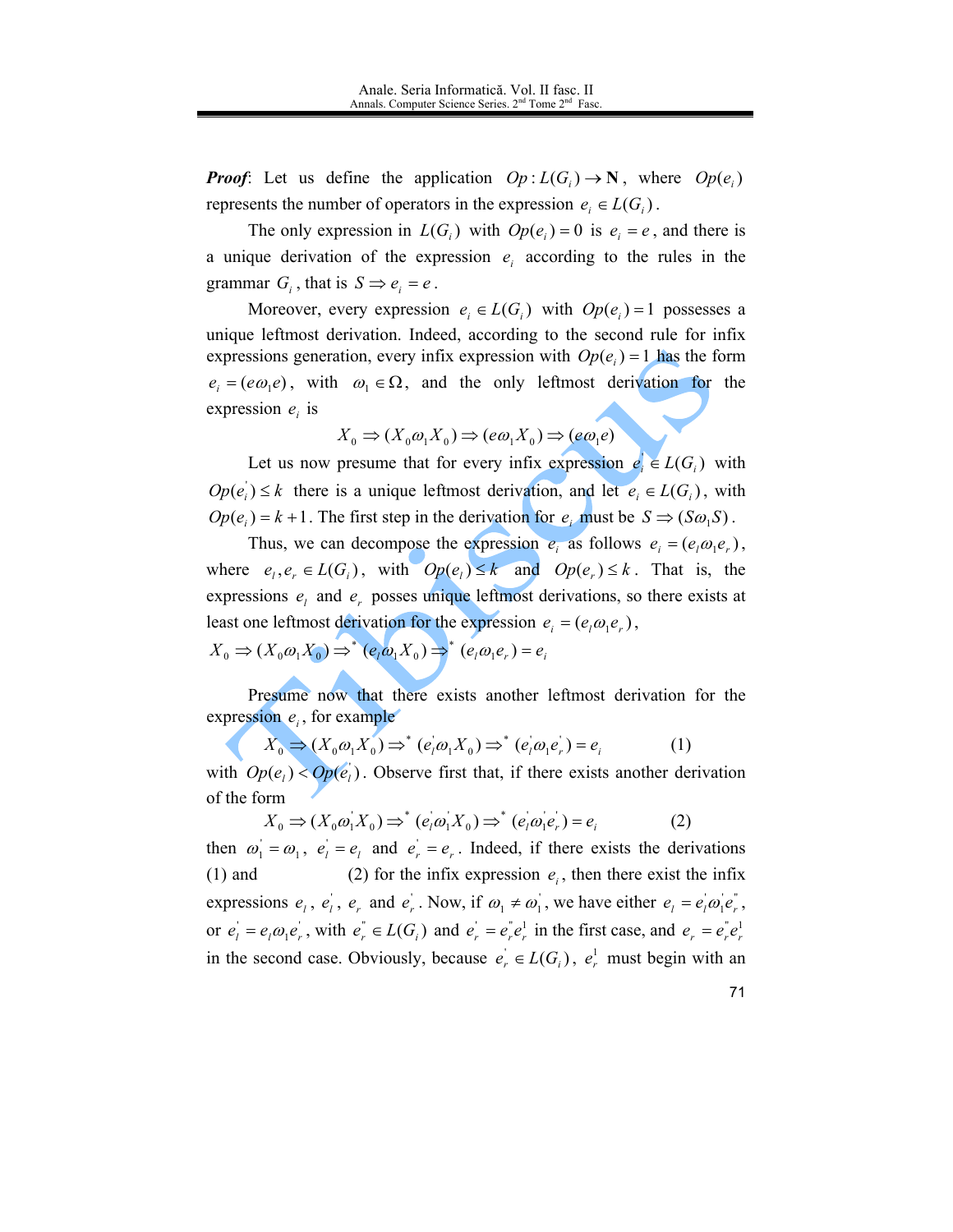operator  $\omega \in \Omega$ , and end with a right unmatched parenthesis. However, because  $e_{r} \in L(G_{i})$ , such a construction cannot exist.

Now, if there exist two different leftmost derivations of the type  $(1)$ for the infix expression  $e_i$ , then either  $e_i$  possesses two different leftmost derivations, or  $e_r$  possesses two different leftmost derivations.

**Observation 3.2** If in the definition for infix expressions we use rules of the form  $X_0 \to X_0 \omega X_0$  instead of  $X_0 \to (X_0 \omega X_0)$ , the grammar can easily lose its property of being unambiguous.

Indeed, let  $G_a$  be the grammar

 $G_a = (\{X_0\}, \{a, +\}, X_0, \{X_0 \to a, X_0 \to X_0 + X_0\})$ 

Then the word  $a + a + a$  posses at least two leftmost derivations:

$$
X_0 \Rightarrow X_0 + X_0 \Rightarrow a + X_0 \Rightarrow a + X_0 + X_0 \Rightarrow^* a + a + a
$$

$$
X_0 \Rightarrow X_0 + X_0 \Rightarrow X_0 + X_0 + X_0 \Rightarrow a + X_0 + X_0 \Rightarrow^* a + a + a
$$

# 4 The result of equivalence

**Proposition 4.1** For every infix expression  $e_i \in L(G_i)$ , there exists at least one postfix expression  $e_p \in L(G_p)$ , representing a postfix version of the original infix expression.

*Proof:* Let us consider the matricial grammar [, pp.143], []

$$
G_{i,p}^m = (\{X_0, X_0^i, X_0^p\}, \{e, c\} \cup \{(),\} \cup \Omega, X_0, F_{i,p}^m)
$$

where

$$
\{[X_0 \to X_0^i c X_0^p], [X_0^i \to e, X_0^p \to e]\} \cup \{[X_0^i \to (X_0^i a X_0^j), X_0^p \to X_0^p X_0^p \omega], \forall \omega \in \Omega\}
$$

and let  $L_{left}(G_{i,p}^m)$  be the language generated by the matricial grammar  $G_{i,p}^m$ under leftmost restriction on derivations (see  $[$ , pp.146 $]$ ).

Observe now that if  $e_i \in L(G_i)$ , there exists some words of the form  $e_{i}ce_{n}$  in  $L_{left}(G_{i,n}^{m})$ . By considering only leftmost derivations in the matricial grammar, we obtain that for every infix expression in  $L(G_i)$  there exist at least one postfix expression  $e_p^i \in L(G_p)$  such that  $e_i ce_p^i$  belongs to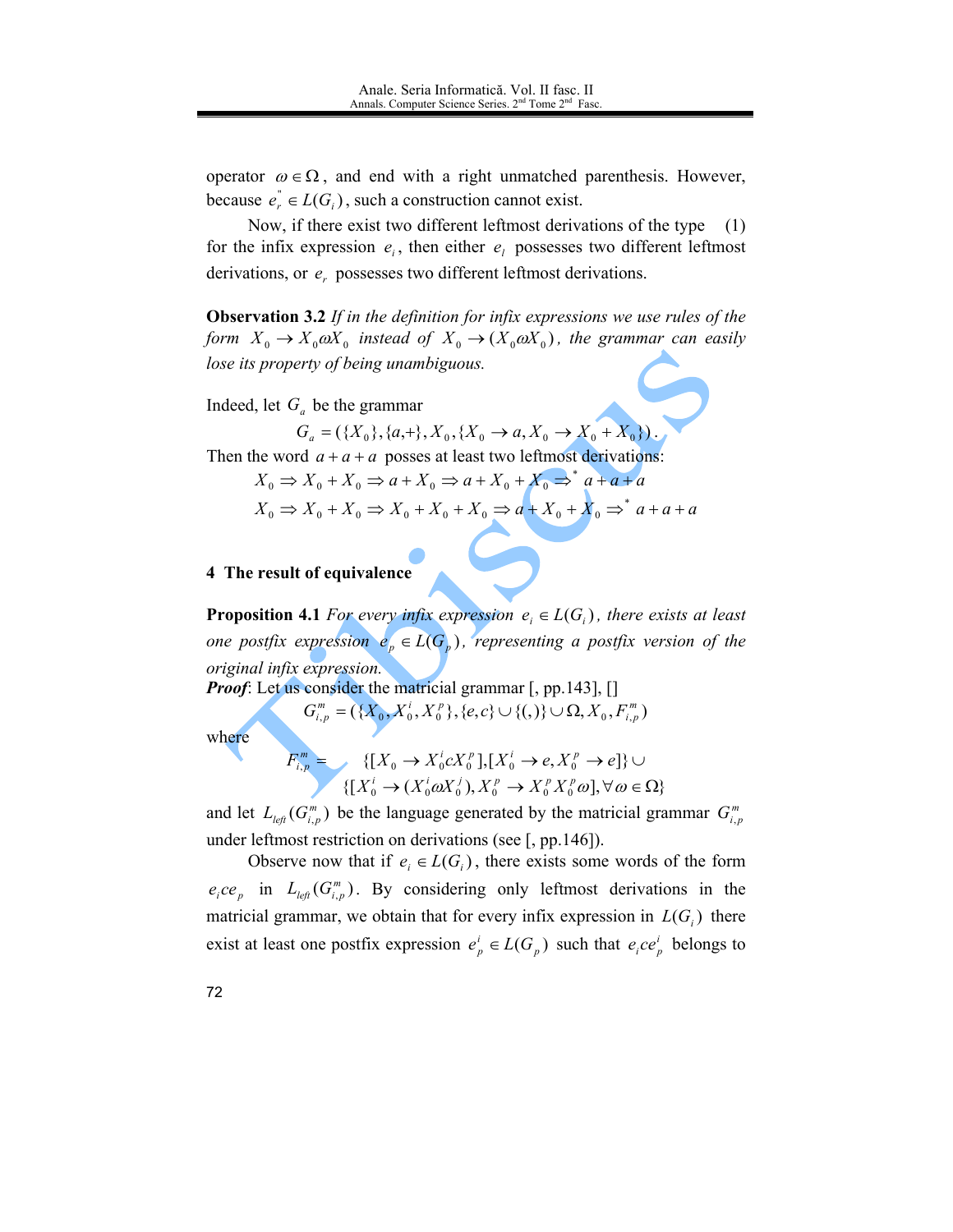$L_{left}(G_{i,p}^{m})$ . Also, observe that such a leftmost derivation in  $G_{i,p}^{m}$  corresponds with the definition for infix versions of a postfix expression.

**Proposition 4.2** The grammar  $G_n$  is unambiguous. Consequently, the language  $L(G_n)$  is unambiguous.

*Proof:* Define the application  $Op: L(G_p) \to \mathbb{N}$ , where  $Op(e_p)$  represents the number of operators in the postfix expression  $e_n$ .

The only expression with  $Op(e_p) = 0$  is  $e_p = e$ , and it has a unique derivation, namely  $X_0 \Rightarrow e$ .

If  $e_p$  is a postfix expression with  $Op(e_p) = 1$ , then there exists a unique leftmost derivation for  $e_p$ ,

$$
X_0 \Rightarrow X_0 X_0 \omega_1 \Rightarrow e X_0 \omega_1 \Rightarrow e e \omega_1 X_0
$$

Let now  $e_p$  be an expression with  $Op(e_p) = k+1$ , and let us presume that for every expression  $e_p$  with  $Op(e_p) \le k$ , there exists a unique leftmost derivation. The first step in the derivation for e is  $X_0 \Rightarrow X_0 X_0 \omega_1$ , so we can decompose the postfix expression  $e_p$  as follows:  $e_p = e_f e_i \omega_1$ , where  $e_f, e_l \in L(G_p)$ , and  $Op(e_f) \le k$  and  $Op(e_l) \le k$ , so there exist, by the hypothesis we have made, unique leftmost derivations for  $e_t$  and  $e_1$ . Then the derivation

$$
X_0 \Rightarrow X_0 X_0 \omega_1 \Rightarrow^* e_f X_0 \omega_1 \Rightarrow^* e_f e_i \omega_1
$$

is a leftmost derivation for  $e_p \in L(G_p)$ .

Let us presume now that there exists another leftmost derivation for  $e_p$ . Then there can exist two different leftmost derivations of the form

$$
X_0 \Rightarrow X_0 X_0 \omega_1 \Rightarrow^* e_f X_0 \omega_1 \Rightarrow^* e_f e_i \omega_1
$$

That is, either  $e_f$  possesses two different leftmost derivations, or  $e_i$ possesses two different leftmost derivations.

**Corrolary 4.3** For every word  $e_i \in L(G_i)$  there exists exactly one word  $e_p \in L(G_p)$ , representing the unique postfix version of the infix expression  $e_i$ .

*Proof:* Consider again the matricial grammar  $G_{i,p}^m$ , and consider only 73